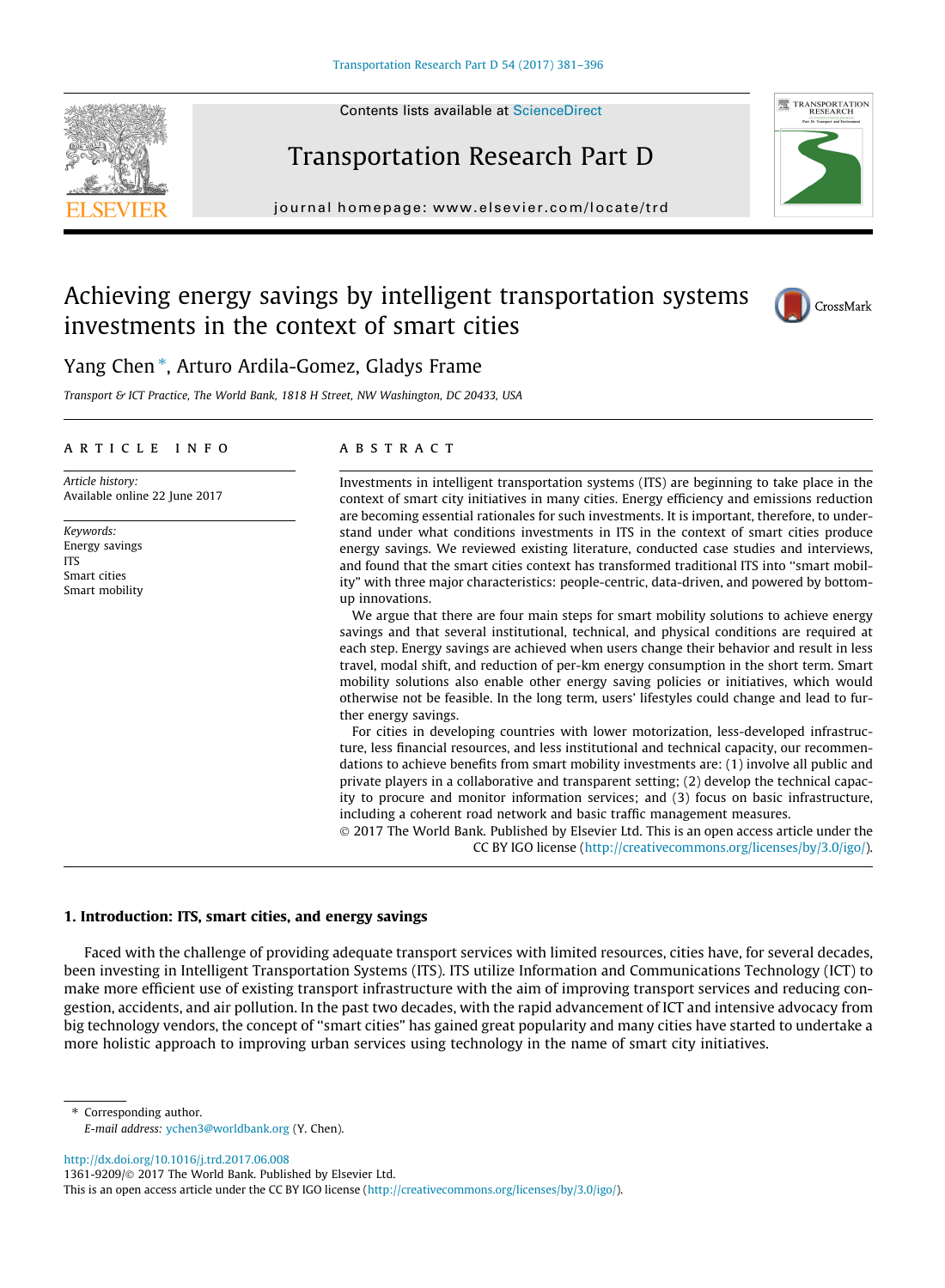Smart cities have proven to be more than just a buzzword or short-term hype. It is possible to say that ''all cities want to be smart." For instance, India plans to transform 100 cities into smart cities (World Bank, 2015) and China already has more than 500 smart city pilots.<sup>1</sup> It is estimated that the size of the global smart cities market will grow from USD411 billion in 2014 (Markets and Markets, 2015) to USD3 trillion by 2020 (Anthopoulos and Reddick, 2016). Despite different focuses and definitions of the label ''smart city" (see Albino et al. (2015) for a review), the core lies in the utilization of technology for the purpose of improving the quality of life. Naturally, ITS become the essential application of ''smart city" in the transportation sector as the ''smart mobility" (or ''smart transport") component (Lombardi et al., 2012). ITS investments are beginning to take place in the context of smart city initiatives in many cities around the world.

Moreover, energy efficiency and emissions reduction are becoming key rationales for smart city investments. In fact, energy saving (and/or greenhouse gas emissions reduction) is regarded as one major benefit and usually calculated in the cost benefit analysis to justify ITS investments (Newman-Askins et al., 2003; Bertini et al., 2005). Indeed, the transport sector is responsible for about one-fifth of total energy use worldwide (World Economic Forum, 2011), with the largest share in passenger road transport (World Energy Council, 2011). However, transport in general and urban transport in particular are sectors in which it has proven difficult to cost-effectively reduce energy use. Urban transport demand management, most of which is enabled by ITS, is regarded as a major solution to mitigate climate change (Creutzig et al., 2015). With environmental sustainability, i.e. energy reduction and climate change mitigation, becoming a more important rationale for ITS investments in the smart cities context, it is crucial to understand under what institutional and technological conditions the energy savings benefit is realized, and what the magnitude the saving is.

To answer the question of how and how much ITS investments in the context of smart cities save energy, this study uses a multi-methods approach. We first reviewed relevant bodies of literature, including on smart cities, ITS, and the linkages to benefits, especially energy savings, and the institutional and technological conditions that underlie these outcomes. Secondly, we conducted case studies of smart mobility initiatives in Amsterdam, Barcelona, London, Madrid, Vienna, Seoul, Singapore, and Tokyo. These case cities were selected based on two criteria: (a) cover major well-recognized ''smart cities" around the world to capture the international best practices and (b) existing city (not built from scratch) that is medium to large in size so that the findings could be more useful for World Bank client cities. Smart mobility initiatives in case cities were explored through presentations, document reviews, panel discussions, interviews, as well as site visits during the period from November 2014 to December 2015 to determine the process, outcome, success factors, and lessons learned in deploying and operating these initiatives. Thirdly, we conducted semi-structured and unstructured interviews with players in the smart cities field, including government officials (including mayors, directors in relevant departments, technical staff, etc.), product and service providers, and local and global NGOs, as well as startup entrepreneurs. We sought their views on the conditions under which smart mobility products yield best benefits. Additional cases and interviewees in New York City, San Francisco, Helsinki, as well as cities in developing countries such as Nairobi, Rio de Janeiro, and cities in China were obtained through interviewee references, and conference and exhibition attendance. The research team went through several rounds of theory-building exercises to let major themes emerge and establish an analytical framework. Findings from the mini case analyses as well as interviews of key players were then organized and the results summarized based on the framework.

In the analysis, three themes emerge that characterize the transformation of ITS in the context of smart cities—peoplecentric, data-driven, and powered by bottom-up innovation. Section 2 introduces these themes, which serve as the analytical framework to understand how smart mobility investments lead to energy savings. The comparison in the search for similarities among the case studies and interviews helped us develop a conceptual model—emphasizing cause and effect, and presented in Section 3—how ITS deployment and operation in the context of smart cities leads to energy saving benefits. This section also provides quantitative empirical evidence, collected from literature and case studies, of energy saving potential of ITS investments. Methodological challenges in quantifying energy saving benefits and how the empirical-evidence-based framework works are further discussed using examples of ridesourcing services and vehicle automation. Section 4 offers detailed discussions of institutional, technological, and physical conditions at each step in the conceptual model. Finally, policy recommendations on the major conditions under which ITS investments in the context of smart cities achieve energy savings are summarized in Section 5 with specific implications for cities in developing countries.

#### 2. From ITS to smart mobility

The evolution of the smart cities movement has transformed traditional ITS into ''smart mobility"—a series of transport initiatives that are integrated with broader city efforts aided by technology to improve livability, competitiveness, and sustainability.

Smart mobility initiatives target all types of transport users. For car drivers, vehicle and communication technology innovations provide a wide range of services from navigation, entertainment, tolling, parking, to autonomous driving; public transit riders get real-time service information on their cellphones and do not need to carry cash anymore; people can easily find and rent bicycles in the city as there is no need of docking stations; pedestrians with disabilities are able to enjoy extra green time when crossing a street; logistic industry can take advantages of freight matching platform to save costs and

<sup>&</sup>lt;sup>1</sup> Xinhuanet, 2015. http://news.xinhuanet.com/fortune/2015-06/27/c\_1115742453.htm.